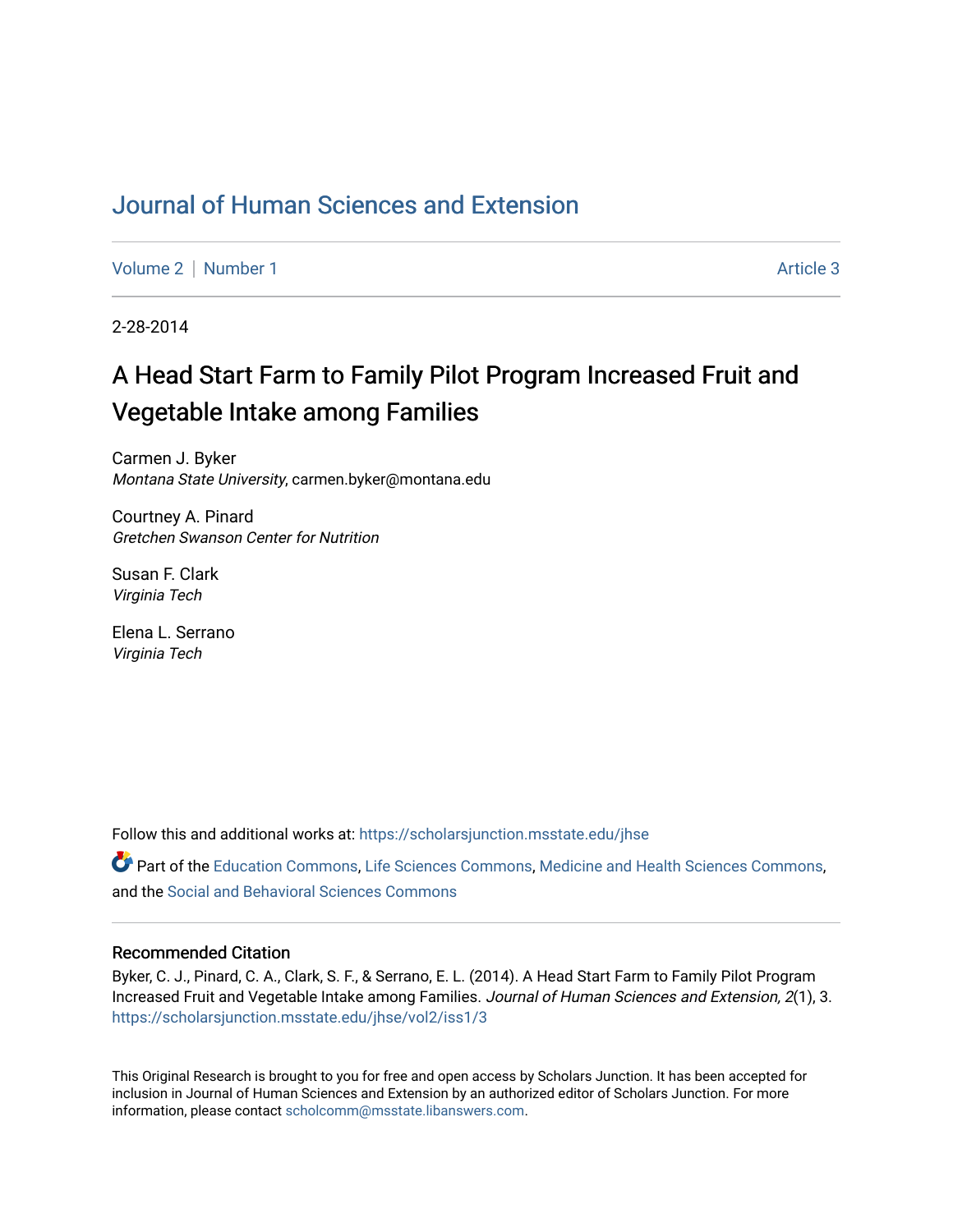# A Head Start Farm to Family Pilot Program Increased Fruit and Vegetable Intake among Families

#### Acknowledgments

Internal grants at Virginia Tech provided funding for this study. Carmen J. Byker completed this work as a portion of her PhD dissertation while at Virginia Tech.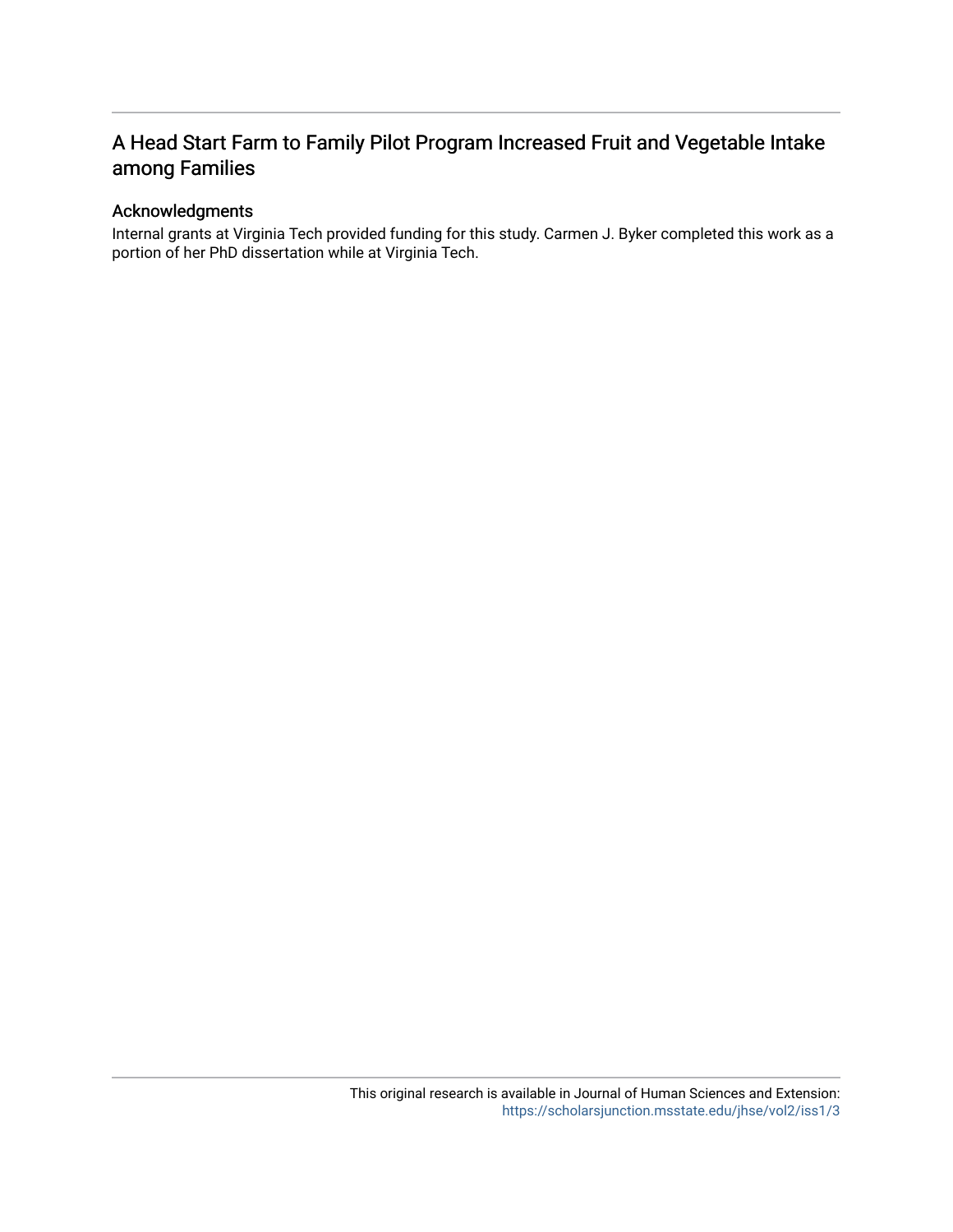# **A Head Start Farm to Family Pilot Program Increased Fruit and Vegetable Intake among Families**

**Carmen J. Byker**

*Montana State University* 

**Courtney A. Pinard** *Gretchen Swanson Center for Nutrition*

> **Susan F. Clark Elena L. Serrano** *Virginia Tech*

*Fresh Produce, Fresh Start was a pilot farm to family study which tested the effectiveness of a local produce delivery program on dietary intake of Head Start participants. Utilizing a pre-test/post-test design, measures collected from Head Start parents included 24-hour recall of dietary intake, height and weight, and a food security questionnaire. Intent-to-treat analysis was conducted using paired t-tests. Significant increases were found in intake of vitamin A, vitamin C, fiber, vegetable, and fruit and vegetable servings combined (p < .05) for participants (N = 51). In particular, fruit and vegetable intake increased by 1.4 servings per day. Food security status and weight status did not significantly change. Results indicate that a produce delivery program has potential to improve dietary intake of Head Start families and, possibly, other populations, impacting lifelong consumption habits.* 

*Keywords*: Head Start, fruit and vegetable intake, farm to family, delivery program, diet

### **Introduction**

Adequate fruit and vegetable (FV) consumption, as part of a balanced diet, reduces the risk for developing several obesity-related chronic diseases, including heart disease, some cancers, stroke, and diabetes (Bazzano et al., 2002; Ford & Mokdad, 2001; Hung et al., 2004; Joshipura et al., 1999). Many American families do not consume the daily recommended amounts of FVs (Centers for Disease Control and Prevention, 2009, 2010). In addition, many Americans are not aware of the daily recommended servings of FVs (Erinosho, Moser, Oh, Nebeling, & Yaroch, 2012; U.S. Department of Agriculture & U.S. Department of Health and Human Services, 2010),

Direct correspondence to Carmen J. Byker at carmen.byker@montana.edu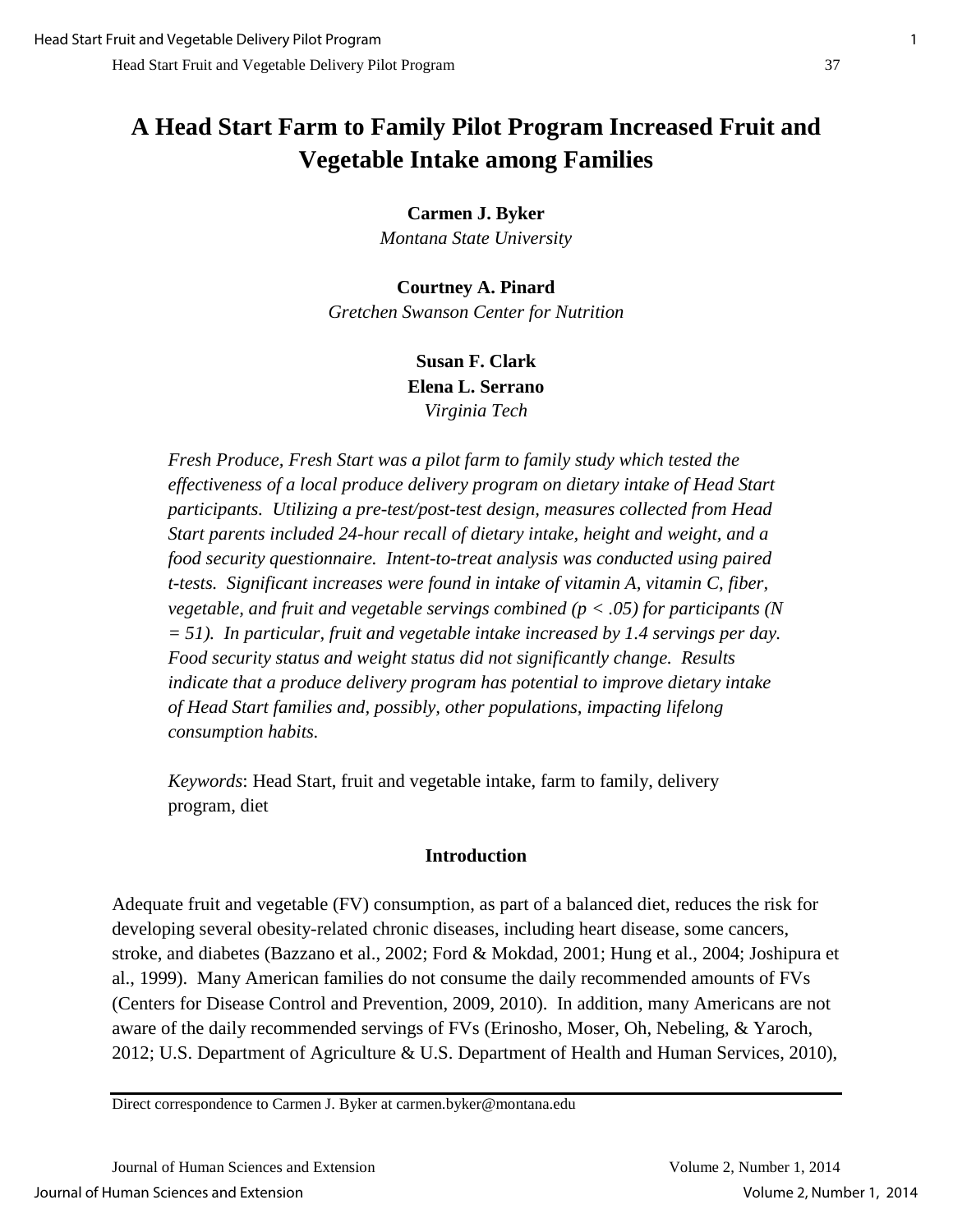even with existing evidence about the benefits of FV consumption. Research emphasizes that access and affordability of fruits and vegetables (FVs) may influence FV intake (Beaulac, Kristjansson, & Cummins, 2009; Larson, Story, & Nelson, 2009).

Several public health strategies have emerged to improve dietary quality, especially realted to FV consumption (Story, Kaphingst, Robinson-O'Brien, & Glanz, 2008) as a mechanism for obesity prevention, although little research has reported on their effectiveness, particularly for lowincome families. Access to and affodability of healthy foods has been described as potentially contributing to higher rates of obesity and overweight in low-income families (Kumanyike & Grier, 2006). For example, there are many areas where access to healthy food is low, such as in rural areas, low-resource communities, and areas with a greater proportion of racial/ethnic minority populations (Beaulac et al., 2009; Dean & Sharkey, 2011; Dubowitz et al., 2008; Story et al., 2008). In order to positively impact obesity rates within families, policy and environmental interventions that make healthy dietary choices easier are likely to have a large impact and achieve a broad reach (Sallis, Story, & Lou, 2009).

Head Start (HS) is an ideal location to partner with low-income families to implement and understand obesity prevention efforts. In 2009 alone, 904,153 children and their families were served by HS (U.S. Department of Health and Human Services, 2011). In addition, one-third of HS children entering the preschool program are overweight or obese (Tarullo, West, Aikens, & Hulsey, 2008), and they are more likely to be more overweight than the general population (Acharya, Feese, Franklin, & Kabagambe, 2011; Feese et al., 2003; Hernandez, Uphold, Graham, & Singer, 1998; Hoerr, Horodynski, Lee, & Henry, 2006; Stolley et al., 2003; Williams, Strobino, Bollella, & Brotanek, 2004). One study with HS children found that they were less likely to consume recommended amounts of protein, thiamin, riboflavin, niacin, calcium, and selenium when compared to other preschool groups (Bucholz, Desai, & Rosenthal, 2011). Additionally, HS mothers with poor dietary quality are more likely to have children with poor dietary quality (Hoerr et al., 2006).

A key strategy to improving nutrition-related health outcomes and decreasing overweight and obesity in the general population includes promoting access to fruits and vegetables (Hung et al., 2004). To do this, farm-to-where-you-are projects with youth are increasing (National Farm to School Network, 2013), but little research has been reported on farm-to-where-you-are efforts targeted toward the preschool age group and their families (Urban & Environmental Policy Institute, 2013). This article describes the pilot study, *Fresh Produce, Fresh Start* (FPFS). FPFS examined the effectiveness of a free, FV delivery program (farm-to-where-you-are) on FV intake among HS families.

FPFS demonstrates a collaboration among HS and its families, local food producers, and researchers to decrease barriers to implementing obesity prevention policies and practices at HS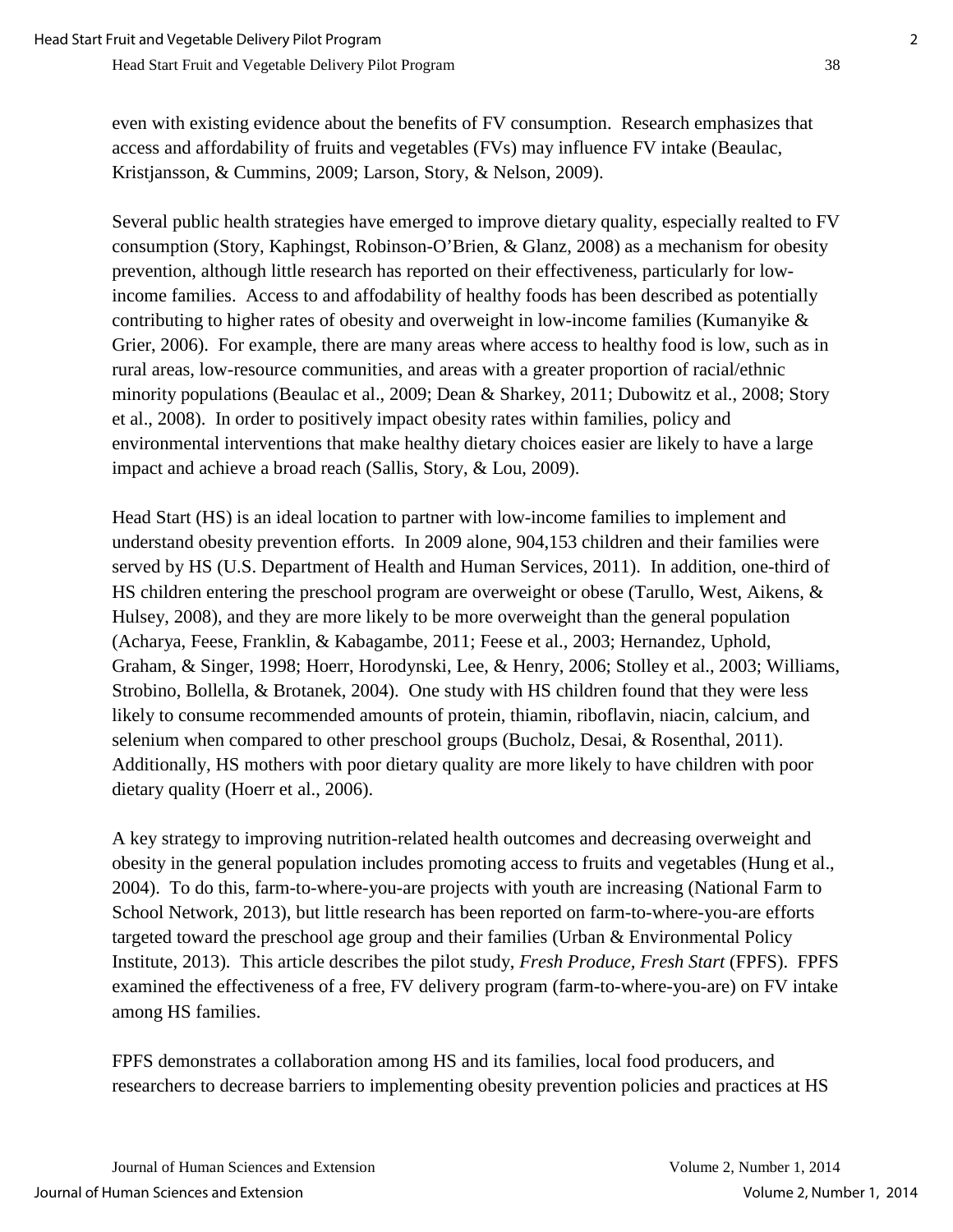in order to improve obesity-related public health outcomes. We hypothesized that the delivery program would increase FV intake by increasing the access to produce at home and overcoming affordability barriers.

### **Methods**

## *Fresh Produce, Fresh Start Program*

As each community has its own unique characteristics, ranging from income levels to cultural practices and beliefs, it is important that community-based programs involve community partners throughout all stages of a program, beginning with the planning and identification of needs (Stith et al., 2006). The research team, local farmers, and HS preschools worked together to formulate the concept of FPFS. The consideration of the needs of all partners helped to ensure appropriate adoption and delivery of the program, as well as created possibilities for post-intervention maintenance and sustainability (Bogart & Uyeda, 2009; Green, Lewis, & Bediako, 2005).

## **Study Design**

Produce was procured by researchers from local farmers. The farmers delivered FVs as a part of their normal delivery route once weekly. FVs were packed into bags by the research team, students, and volunteers. FV bags were delivered to the family via their child riding the HS bus. Delivering produce on the HS bus was identified as the most accessible method for families to receive bags, as transportation was a major barrier to food access. Children rode the bus most of the time, and parents infrequently picked up the HS child at the preschool. When parents did pick up the child at the preschool, school staff gave the produce bag directly to the parent.

Each weekly bag contained recipes that assumed limited cooking skills, met SNAP-Ed (Supplemental Nutrition Assistance Program – Education) Connection Recipe review criteria (U.S. Department of Agriculture, 2010), used less than five ingredients, and cost less than five dollars. This criteria was determined by all individuals involved with the construction of FPFS as the most feasible method for increasing the likelihood that participants would prepare and consume FVs. Produce bags contained a worksheet detailing the name of each FV included inside of the bag, a picture of each FV, and the amount needed to consume the equivalent of one cup, in accordance with the Dietary Guidelines for Americans (U.S. Department of Agriculture & U.S. Department of Health and Human Services, 2010). Each bag provided 21 cups (or equivalent) of produce per week, an average of 8 cups of fruits and 13 cups of vegetables.

A pre-test/post-test design was utilized, with the pre-test administered four weeks prior to the start of the eight-week FPFS program and the post-test implemented four weeks after delivery ceased. All tests were administered to the HS parent (see Instruments for further information).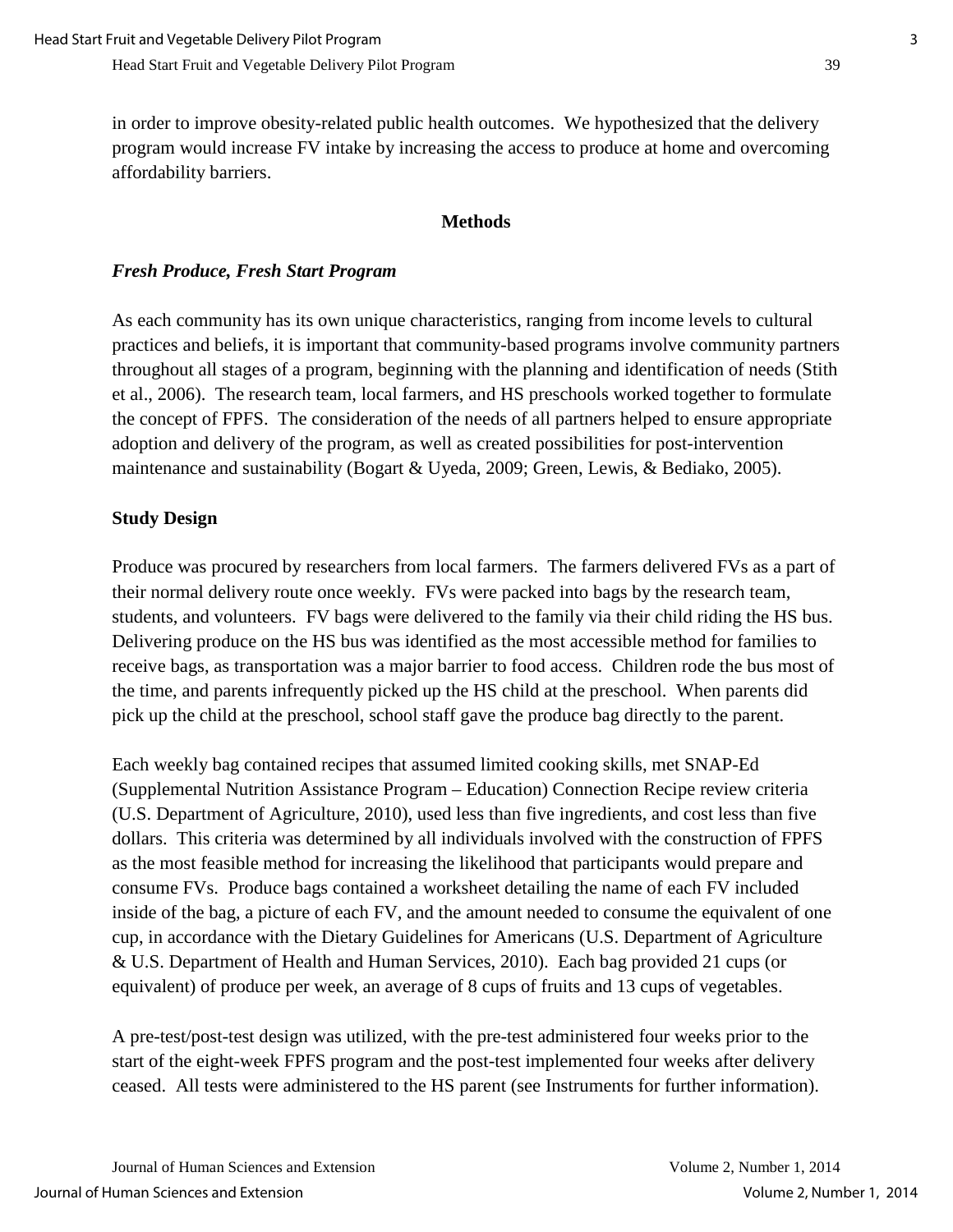### **Participants and Recruitment**

FPFS was a free, eight-week pilot FV delivery program (with an additional four weeks pre-test and four weeks post-test included for measurement, totalling 16 weeks) implemented in two HS preschools (HS1 and HS2). One HS parent per family was the unit of analysis. Given the pilot nature of the study and novelty of the approach, two cohorts were selected as a small convenience sample. HS sites were not randomized and were selected due to an established partnership with researchers. Each HS preschool had an enrollment of 38 children during the study period. Parents were recruited from mandatory parent orientations for the preschool the week before preschool began. Preschool administrators introduced the research project and team and encouraged families to participate. Researchers further explained the program, answered questions, and conducted the consenting process. To reduce attrition and increase retention, participants provided contact information, and efforts were made to collect data with as little particpant burden as possible (e.g., pairing baseline data collection with HS orientation). Consenting participants were trained at HS orientation about how to complete all study instruments. Parents were asked about allergies to any of the potential FVs, and none were indicated. Ineligibility criteria included chronic disease or participation in FPFS at another HS site. All participants provided voluntary, informed consent to participate in the study prior to the collection of any data. All procedures and the protocol were reviewed and approved by Virginia Tech Institutional Review Board. Ultimately, 51 families participated in FPFS.

### **Instruments**

The parents completed all study instruments. Demographics (i.e., age, gender, race/ethnicity, marital status, number of children, education, income level, WIC [Women, Infants, and Children] enrollment, SNAP enrollment), food security, and weight status were measured at pretest to characterize the population. Parents that declined participation were asked to complete a brief sociodemographic survey (i.e., age, gender, race/ethnicity, marital status, number of children enrolled in HS, education, income level, WIC enrollment, SNAP enrollment, food security status). Representativeness of the participating parents was measured by comparing demographics of those who agreed to participate versus those who declined.

Participants completed 24-hour recalls with assistance from the research team, using a protocol described by Thompson and Byers (1994) at pre- and post-test. The pre-test dietary recall was conducted at preschool orientation with a researcher. At post-test, the dietary recall was sent home and completed by the parent. Researchers then made telephone calls to clarify discrepencies. Dietary recalls were used to assess daily changes in total calories (kcal); protein (g); total fat (g); saturated fat (g); sugar (g); vitamins A (RE), C (mg), and D (ug); calcium (mg); iron (mg); fiber (g); and FV intake (servings).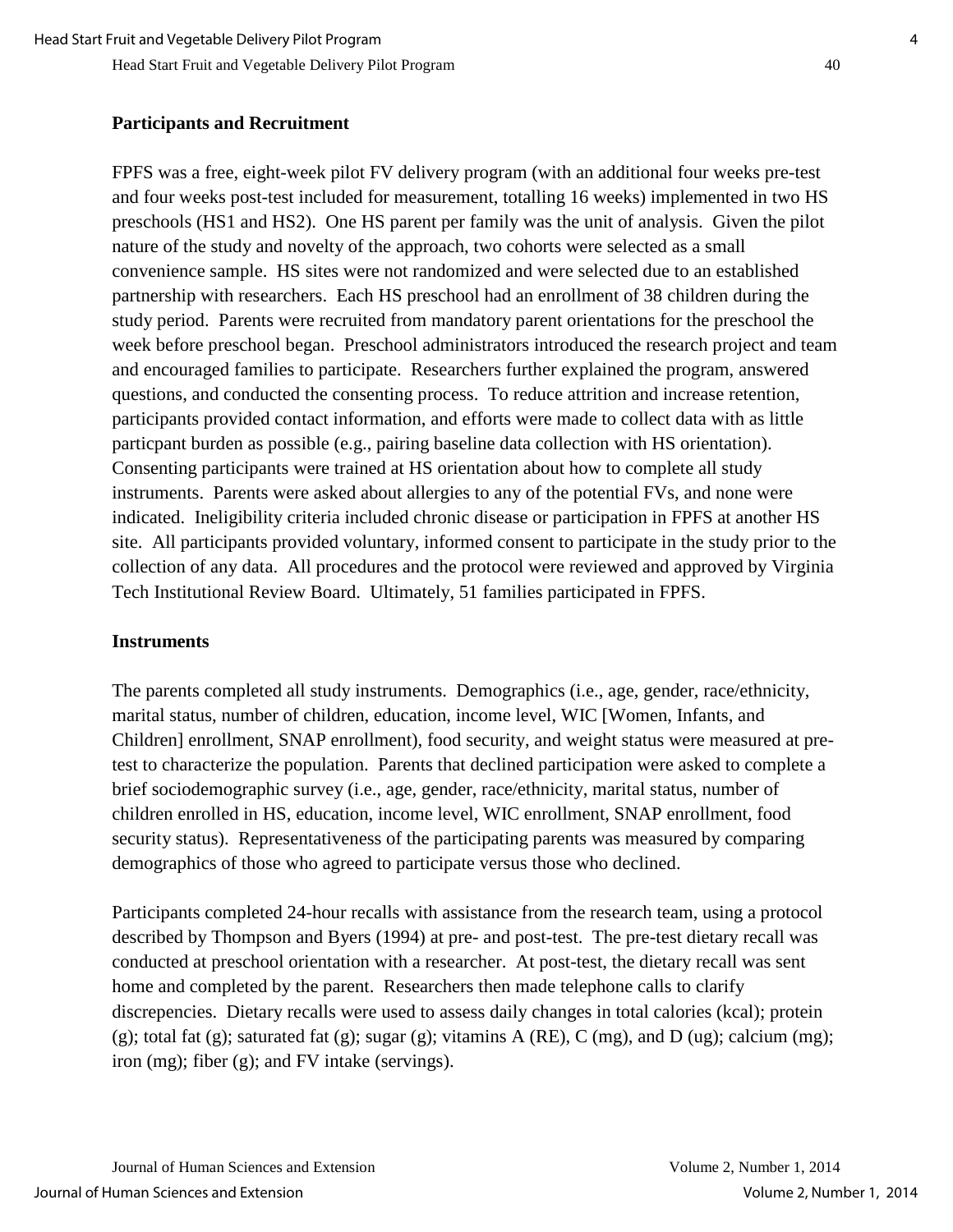Participants also completed a validated FV checklist adapted from Cullen and Bartholomew (2003). The researchers modified the FV checklist each week to reflect contents in the delivery bag and ask participants to report the number of FV cups consumed, shared, or wasted. A weekly 'Fruit and Vegetable Report' was created based upon produce included in bags. A detailed list of fruit and vegetable varieties and number of servings were included with the report on a pamphlet titled 'In This Bag.' Participants were asked to match number of servings on 'In This Bag' with number of servings consumed, shared, or wasted on the fruit and vegatable report. Simple instructions and examples were included with the report. The report was sent home inside produce bags for completion and return by the next delivery.

The ERS/USDA 10-item Food Security Module was adminstered at pre-test (U.S. Department of Agriculture, Economic Research Service, 2008). Validity and reliability studies have successfully utilized this food security questionnaire in measuring household food security (Bhattacharya, Currie, & Haider, 2004; Frongillo Jr., Rauschenbach, Olson, Kendall, & Colmenares, 1997; Stuff et al., 2004). Individuals are categorized as having high (raw score = 0), marginal (raw score = 1), low (raw score =  $2 - 5$ ), or very low (raw score =  $6 - 9$ ) food security (Bickel, Nord, Price, Hamilton, & Cook, 2000). Classification of food security status was determined using these ERS guidelines.

Height and weight were measured by trained researchers in a private location at pre-test using a Seca<sup>TM</sup> 217 stadiometer and Tanita<sup>TM</sup> BWB-800 digitical scale. Height and weight data were calculated for body mass index (BMI) using the Centers for Disease Control and Prevention's calculator (2012). Due to the short length of the program, we did not repeat the Food Security Module or height and weight measurements at post-assessment as changes were not anticipated.

### **Data Analysis**

All statistical tests were conducted using Statistical Package for Social Sciences (version 18.0, 2009, SPSS Inc, Chicago, IL). Representativeness was evaluated by comparing sociodemographic characteristics (i.e., age, gender, race/ethnicity, marital status, number of children enrolled in HS, education, income level, WIC enrollment, SNAP enrollment, food security status, BMI) between those that completed post-test assessments and those that did not (Glasgow, Klesges, Dzewaltowski, Bull, & Estabrooks, 2004; Glasgow, Vogt, & Boles, 1999) using Kruskal-Wallis tests for interval or ordinal data and Fisher's Exact tests for categorical data. In outcome analyses, missing post-test values were replaced with the pre-test value (therefore, assuming no change) by carrying the observation forward (i.e., intent-to-treat analyses (Twisk, 2003). Information from the 24-hour recall was entered into Nutritionist Pro Diet Analysis Module version 2.5 (Axxya Systems, Stafford, TX, USA). The diets were compared to U.S. Dietary Guidelines Americans for FV cups (U.S. Department of Agriculture, 2010). Unpaired *t*-tests at pre- and post-test were used to determine the effect of the intervention on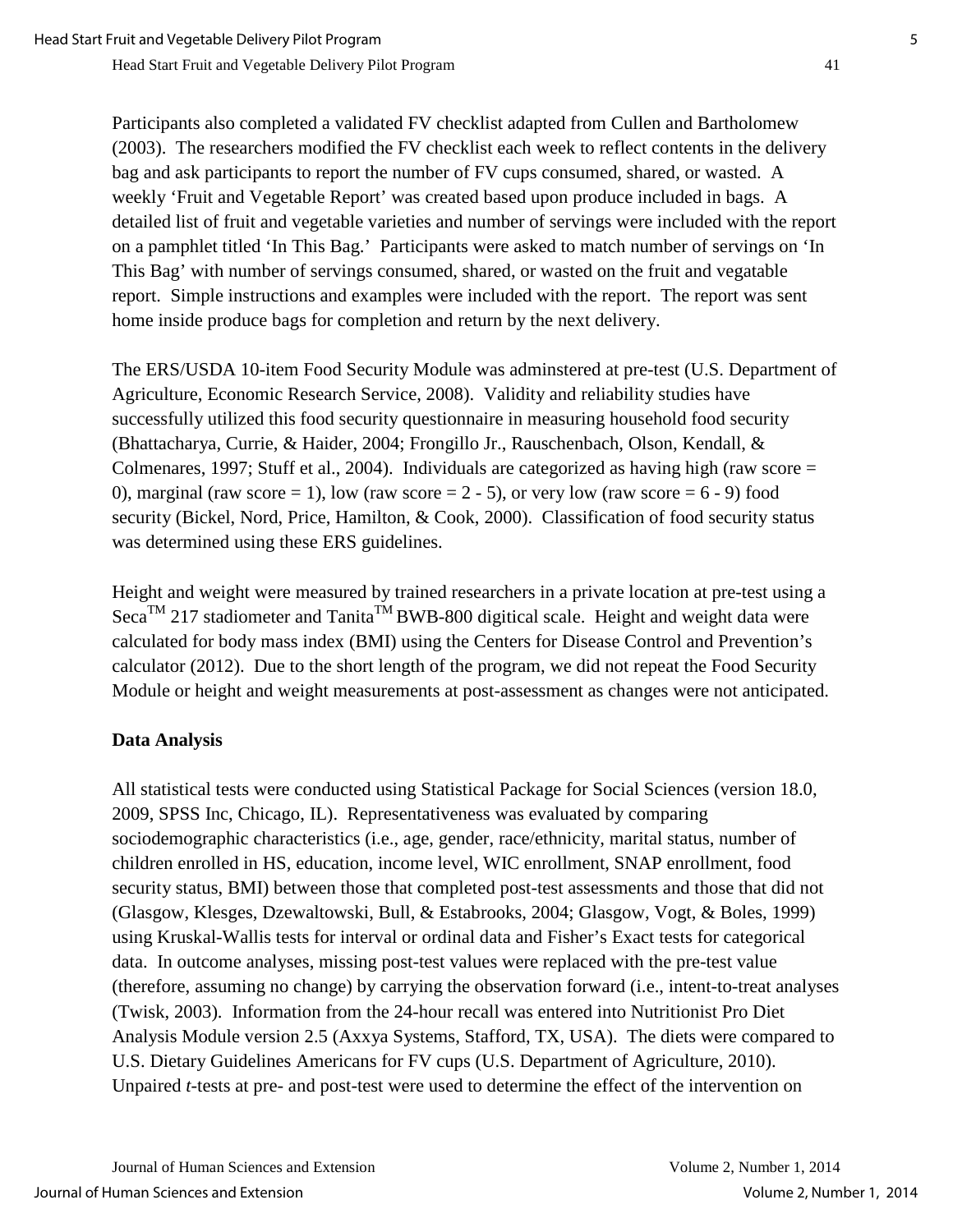dietary intake for total calories (kcal/day), total fat (percentage of total kcal), saturated fat (percentage of total kcal), sugar, and FV intake  $(p<0.05)$ . Descriptive statistics were used to assess food security status and BMI, as well as to describe sample demographics.

#### **Results**

#### **Participation**

Overall, 31 adults in HS1 and 36 in HS2 were eligible to participate in FPFS. In total, 76% (*N* = 51; HS1  $n = 21$ ; HS2  $n = 30$ ) of eligible participants ( $N = 67$ ) signed informed consent and enrolled in the FPFS program. See Table 1 for demographic results.

|                                                | <b>Participants</b> |
|------------------------------------------------|---------------------|
|                                                | $(N = 51)$          |
| Age ( $M \pm SD$ in years)                     | $32.5 \pm 8.6$      |
| Gender (%)                                     |                     |
| Female                                         | 94.1                |
| Male                                           | 5.9                 |
| Race/ethnicity (%)                             |                     |
| White                                          | 54.9                |
| Asian                                          | 17.6                |
| <b>Black or African American</b>               | 27.5                |
| Non-Hispanic/Latino                            | 100.0               |
| Marital status (%)                             |                     |
| Single                                         | 47                  |
| Married                                        | 53                  |
| Number children enrolled in Head Start $(\mu)$ | $1.1 \pm .4$        |
| Education $(\%)$                               |                     |
| Some high school                               | 15.7                |
| High school graduate/GED                       | 29.4                |
| Some college                                   | 25.5                |
| College degree (BS/BA)                         | 15.7                |
| Graduate degree (MS, PhD)                      | 13.7                |
| Income level (%)                               |                     |
| Less than $$10,000$                            | 33.3                |
| \$10,000 to \$24,999                           | 52.9                |
| \$25,000 to \$49,999                           | 7.8                 |
| Other                                          | 6.0                 |
| WIC enrollment (%)                             | 19.6                |
| <b>SNAP</b> enrollment (%)                     | 23.5                |

#### *Table 1. Descriptive Sociodemographics of Participants in Produce Program at Head Start, 2009 and 2010*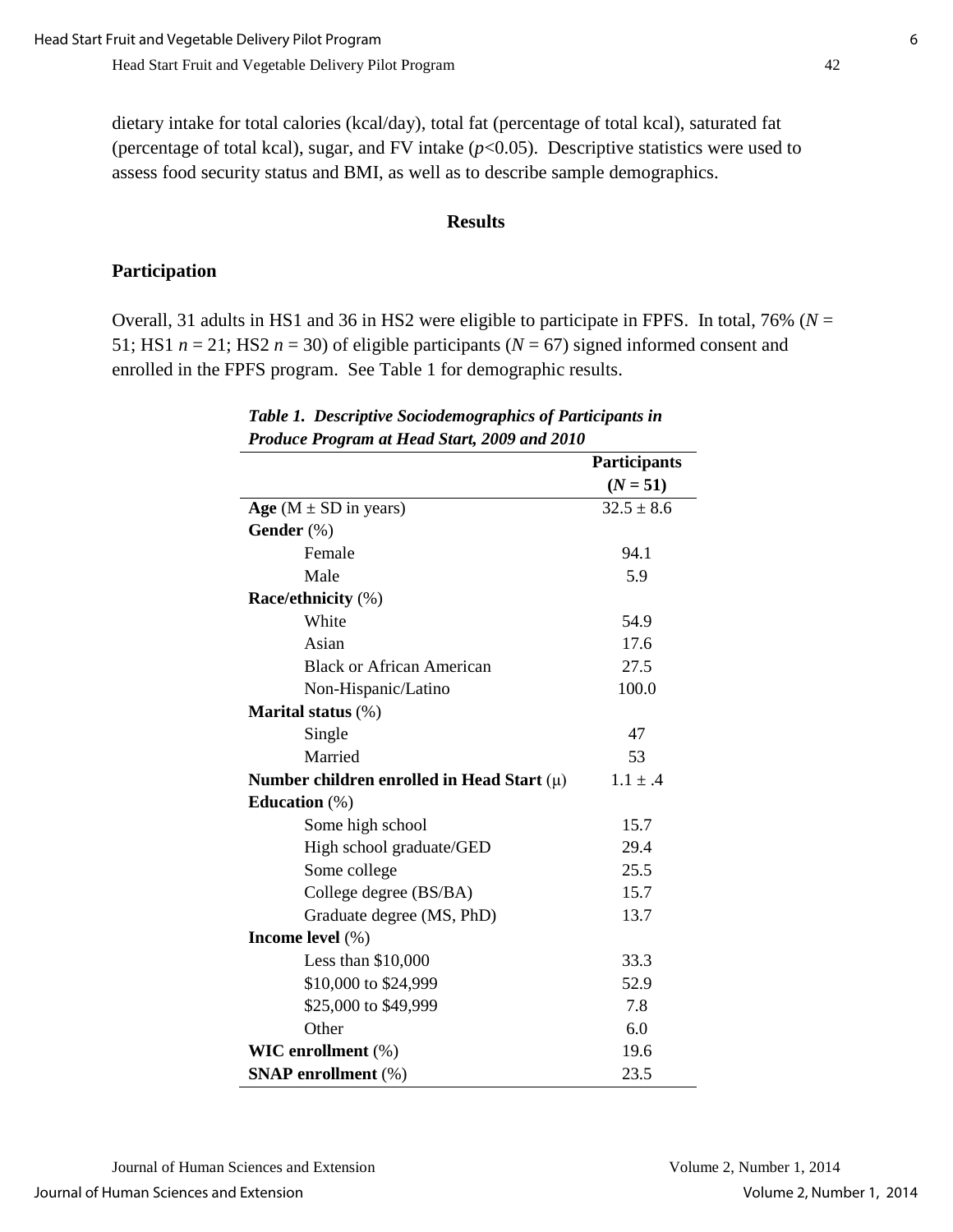For representativeness, there were no significant differences based on sociodemographics between participants that completed pre- and post-tests  $(n = 29)$  and the intent-to-treat analysis  $(n = 51)$ . Those who declined to participate in this study were significantly ( $p < .05$ ) more likely to be white, have more children attending HS, and participate in SNAP.

## **Dietary Quality**

Participants reported a mean of 1539.9 kcal/day at pre-test and 1615.7 kcal/day at post-test, a slight, but not significant increase (See Table 2). Overall, no significant differences were found in the amount of calories, carbohydrates, total fat, or saturated fat reported at pre- and post-test. Between pre- and post-test, significant increases were found in intake of fiber  $(p = .01)$ , vitamin A ( $p = .01$ ), vitamin C ( $p = .01$ ), vegetable servings ( $p = .00$ ), and FV combined servings ( $p =$ .00). On average, participants increased their number of cups of FV by 1.4. Still, recommendations for fruit, vegetable, and FV cup servings combined were *not* met across observations. The FV checklist results showed that study participants consumed an average of 6.1 cups of vegetables and 3.6 cups of fruit, shared an average of 6.5 cups of vegetables and 3.2 cups of fruit with their family, and threw away an average of .13 cups of fruit and 1.88 cups of vegetables per week.

|                                           | Pre-test $(N = 51)$ | Post-test $(N = 51)$  |
|-------------------------------------------|---------------------|-----------------------|
| Total calories (kcal)                     | $1539.9 \pm 607.6$  | $1615.7 \pm 569.9$    |
| Protein (g protein/kg body weight)        | $71.7 \pm 32.6$     | $72.3 \pm 24.5$       |
| Carbohydrates (g)                         | $202.4 \pm 98.4$    | $215.9 \pm 95.8$      |
| Total Fat $(g)$                           | $54.8 \pm 27.7$     | $54.1 \pm 26.2$       |
| Saturated Fat (g)                         | $18.5 \pm 11.5$     | $17.6 \pm 9.9$        |
| Vitamin A (RE)                            | $659.3 \pm 765.6$   | $1004.9 \pm 1270.4^b$ |
| Vitamin $C$ (mg)                          | $91.0 \pm 133.0$    | $135.9 \pm 144.5^b$   |
| Vitamin $D(ug)$                           | $3.2 \pm 3.3$       | $3.3 \pm 3.2$         |
| Calcium (mg)                              | $738.6 \pm 463.1$   | $755.5 \pm 485.2$     |
| Iron $(mg)$                               | $13.1 \pm 9.7$      | $14.8 \pm 10.6$       |
| Sugar $(g)$                               | $84.7 \pm 65.5$     | $88.1 \pm 63.5$       |
| Fiber $(g)$                               | $12.3 \pm 7.1$      | $15.5 \pm 7.8^b$      |
| Vegetable Servings <sup>a</sup>           | $1.4 \pm 1.3$       | $2.3 \pm 2.2^b$       |
| Fruit Servings <sup>a</sup>               | $.73 \pm 1.3$       | $1.2 \pm 1.3$         |
| Fruit and Vegetable Servings <sup>a</sup> | $2.1 \pm 1.6$       | $3.5 \pm 2.5^{\rm b}$ |

*Table 2. Mean Nutrient Intakes at Pre- and Post-Test of Participants in Produce Program at Head Start during 2009 and 2010* 

a Based upon Dietary Guidelines recommendations for serving sizes

<sup>b</sup>Significantly different than pre-test values, based upon intent-to-treat analysis using paired *t*-test ( $p < .05$ )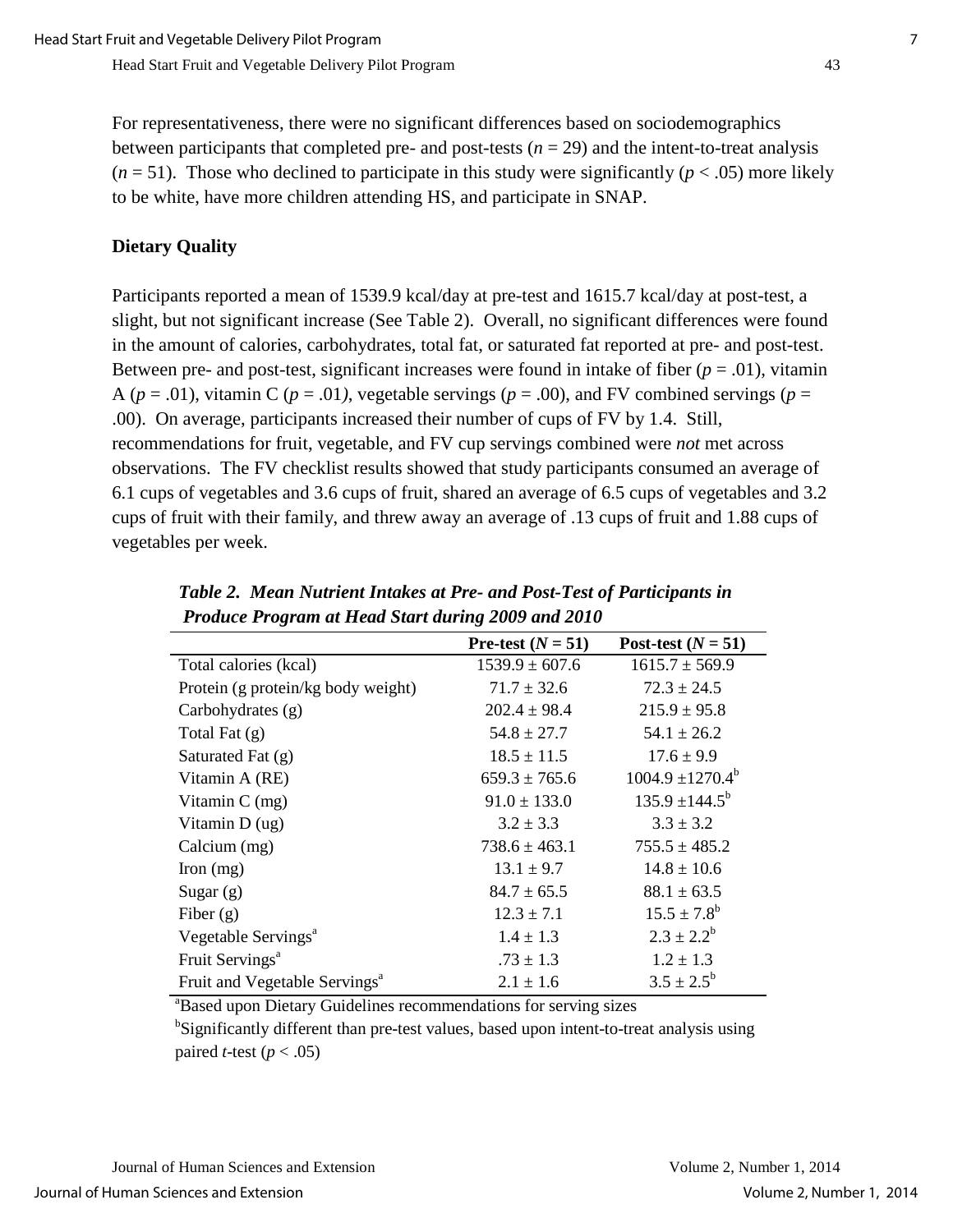# **Food Security Status**

Thirty-seven percent of participants reported very low food security, 20% of participants reported low food security, 20% of participants reported marginal food security, and 23% of participants reported high food security.

# **Weight Status**

Four percent of participants were underweight, 31% of participants were healthy weight, 22% of participants were overweight, and 43% of participants were obese. The mean BMI was 29.3, considered overweight.

# **Discussion**

There were several promising outcomes from FPFS. This study is the first known pilot study that reports impacts of a direct delivery program on FV intake of HS families. Notably, on average, participants significantly increased their FV consumption by 1.4 cups each day. This is particularly meaningful given the results from a review of 44 health behavior interventions, finding an increase ranging between 0.1 to 1.4 servings of produce per day (Pomerleau, Lock, Knai, & McKee, 2005). This is compelling evidence that delivering produce to the home through preschool children riding the bus impacts produce consumption, even without nutrition education. These findings suggest that this type of produce delivery model can help overcome several of the top barriers facing limited resource populations, such as transportation, access, and food costs (Beaulac et al., 2009; Dean & Sharkey, 2011; Story et al., 2008) to prevent obesity in low-income families.

Barriers to implementing obesity prevention policies and practices at HS and within HS families have been identified as a lack of time, money, and knowledge (Hughes, Gooze, Finkelstein, & Whitaker, 2010). FPFS targeted each of these barriers. FPFS was built into the existing infastructure of the HS by utilizing volunteers to pack produce bags and the bus system to transport the food bags, which reduced time resources required to facilitate the program. Further, the program, being free, was cost-effective for families. After testing the pilot program, farmers and researchers agreed that a sustainable model for funding needed to be explored for continued program adoption and sustainability. Last, FPFS included educational materials which were utilized by program participants to increase knowledge about produce cooking and consumption. Results from FPFS indicate that similar interventions are warranted to further explore time, money, and knowledge barriers to implementing sustainable obesity prevention policies and practices at HS and within HS families for increasing FV intake.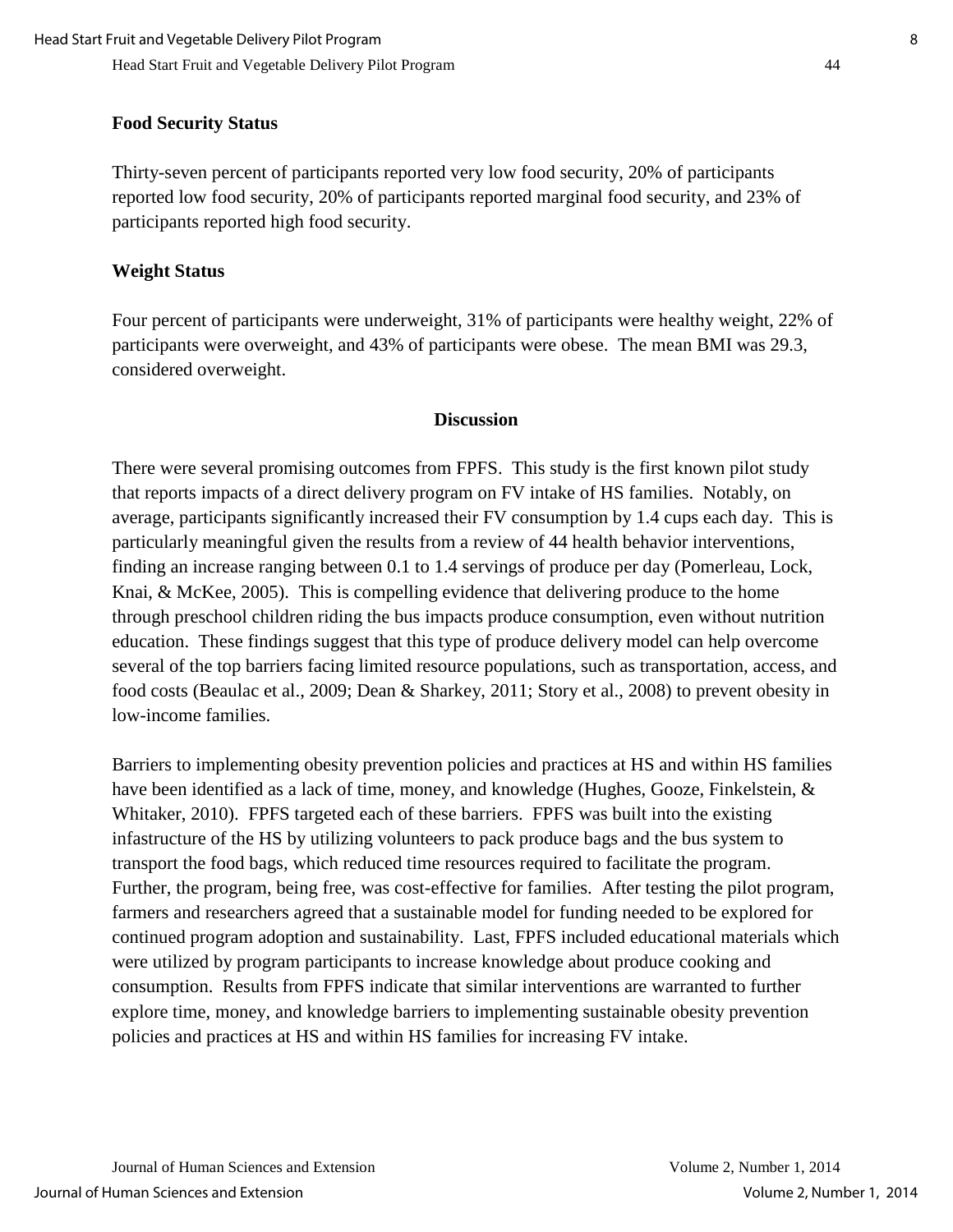Head Start Fruit and Vegetable Delivery Pilot Program 45

This study was conducted with a rural population, commonly reporting poor access to healthy foods (Dean & Sharkey, 2011). In additon, low-income individuals report consuming fewer FVs (Lin, 2005). This pilot study successfully demonstrated a food delivery strategy through a preschool as an effective way to remedy these disparities. In qualitative results, not reported in this paper, the delivery model that involved the children bringing the produce bags home with them on the bus was highly successful because (a) the mechanism coincided with the structure of the HS program and the parent's day, and (b) the children felt ownership and were excited to provide food for their families. This is very informative for future obesity prevention efforts targeting low-income families for involving children in the delivery of healthy foods and for creating buy-in.

This study did not provide sufficient time to observe changes in BMI; however, an increase in FV intake in a diet long-term may positively impact weight and/or chronic disease status, especially beyond 8 weeks (Hung et al., 2004). Overall, pre-tests indicated that participants fell below the Recommended Daily Allowance (RDA) for vitamin A and exceeded the RDA at posttest. For vitamin C, pre-tests indicated that participants met the RDA, and post-tests indicated that participants exceeded the RDA. Participants met the RDA for iron at both measurement time-points, but did not meet the RDA for vitamin D or calcium at either time-point. Furthermore, recommendations for fiber, fruit, vegetable, or FV cups combined, according to the Dietary Guidelines for Americans (U.S. Department of Agriculture, 2010), were not met, but intake did increase as a result of the study. Given the high rates of food insecurity noted in this study population, this type of produce delivery can be particularly effective for hunger- and health-related outcomes.

Although preliminary evidence shows that increasing access to locally produced foods through farm-to-fork initatives at schools may increase FV intake (National Farm to School Network, 2013; Urban & Environmental Policy Institute, 2013), there is limited knowledge on how this may impact families enrolled in HS, especially in the long-run. Families were not actively involved in delivering produce, though they provided input into the program design before, during, and after the intervention. As food gatekeepers and role models of nutrition (Birch, 1999), the involvement of parents in nutrition is essential in a preschool program and should be considered for longer term delivery programs. Some differences were noted between HS sites, including race, education, and food security status; however, differences did not exist for increases in FV consumption or completion of study instruments between the two cohorts.

Other limitations of this pilot study include self-reported data, attrition rates, sample size, and representativeness. The researchers took into account the potentential for underestimation on self-reported food records. Although there are several methods to enhance validity, such as using Goldberg's method for calculating estimated energy expenditure (EER; Black, 2000; Goldberg et al., 1991), researchers decided to include all data as reported given the food security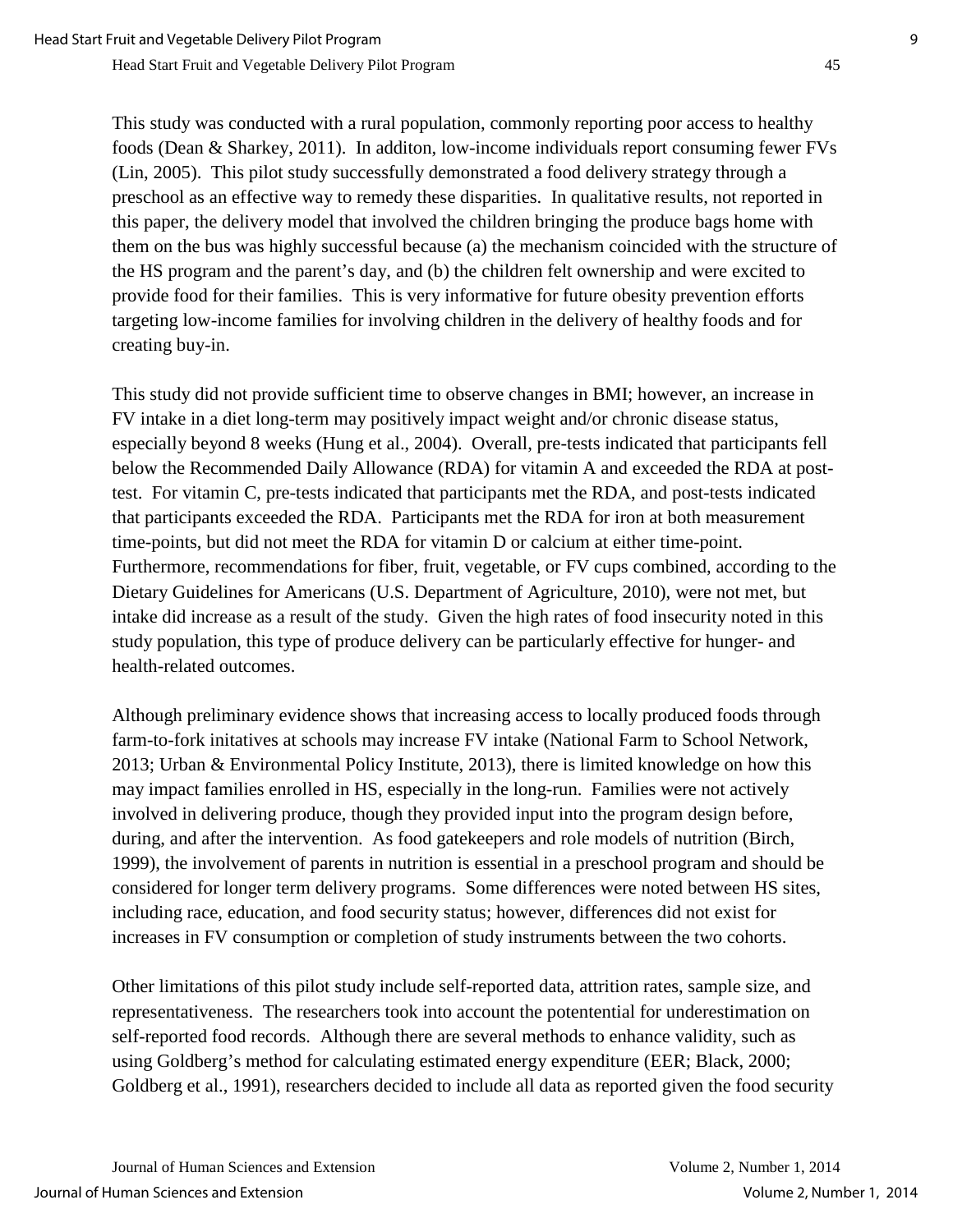status of this population and the ease and low burden of self-report measures. For attrition, no significant differences ( $p < .05$ ) on all tested characteristics (e.g., age, income) were found between participants that completed both pre- and post-tests  $(n = 29)$  and the intent-to-treat analysis  $(n = 51)$ . The small sample size may hamper the study's generalizability. As this study was a pilot in nature, further studies with larger sample sizes are warranted. Last, there were significant differences ( $p < .05$ ) between study participants and nonparticipants based upon race/ethnicity, number of children attending HS, and enrollment in SNAP. Nationally, 36% of children attending HS are Hispanic/Latino, 33.5% are African American, 22% are White, and 8.5% are other (U.S. Department of Health and Human Services, 2013). These differences may threaten external validity, and future studies should focus on recruiting more representative populations both for their community and the HS population overall.

#### **Implications**

Direct produce delivery programs have the potential to increase FV consumption and ultimately reduce obesity for limited resource, preschool families. Further research should examine the feasibility and impacts of FV delivery programs on a larger scale, with diverse populations, and longitudinally. Other programs could focus on increasing nutrients of importance for the intended population (e.g., heart healthy foods for cardiovascular disease risk). Future studies should focus on understanding the dimensions of sustainability that support a FV delivery systems as means for increasing FV intake. Particular attention should be given to setting up FV delivery systems that complement the intervention site's schedule, infastructure, and participant needs. Funding models that are cost-effective for participants, researchers, and FV suppliers should be explored for program maintenance. In addition, instruments should be developed and tested for validity, reliability, and feasibility for different delivery programs targeting disparate populations. Health promotion researchers and practitioners should consider partnering with farm-to-school programs, hospitals, senior centers, and other sites where nutritionally at-risk audiences could benefit from FV delivery programs. A FV delivery program has potential for effectively changing nutrition outcomes, possibly related to weight status, in high-need audiences to positively impact public health.

#### **References**

- Acharya, K., Feese, M., Franklin, F., & Kabagambe, E. K. (2011). Body mass index and dietary intake among Head Start children and caregivers. *Journal of the American Dietetic Association*, *111*(9), 1314–1321. doi:10.1016/j.jada.2011.06.013
- Bazzano, L. A., He, J., Ogden, L. G., Loria, C. M., Vupputuri, S., Myers, L., & Whelton, P. K. (2002). Fruit and vegetable intake and risk of cardiovascular disease in US adults: The first National Health and Nutrition Examination Survey epidemiologic follow-up study. *American Journal of Clinical Nutrition, 76*, 93–99.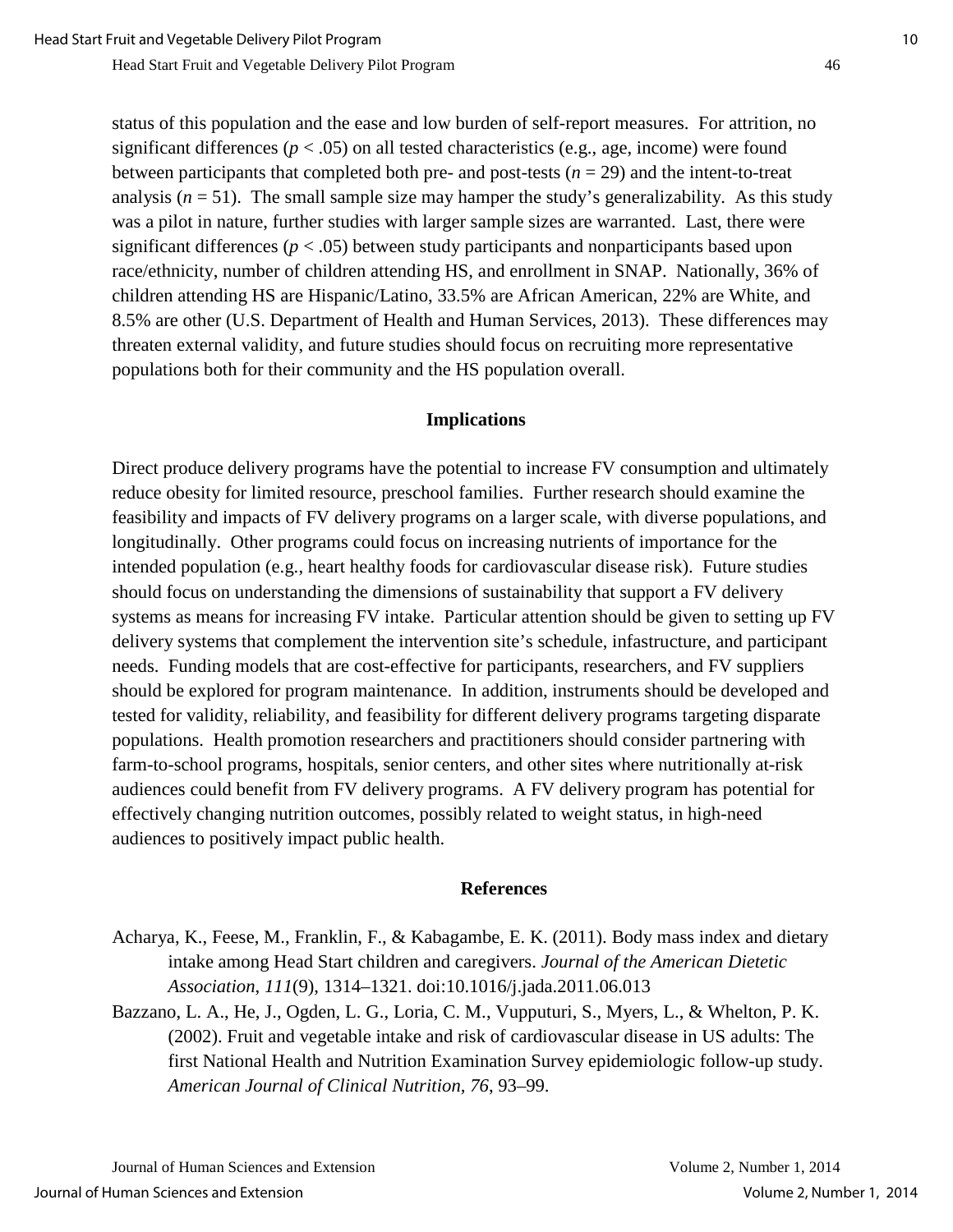- Beaulac, J., Kristjansson, E., & Cummins, S. (2009). A systematic review of food deserts, 1966- 2007. *Preventing Chronic Disease*, *6*(3), A105. Retrieved from http://www.cdc.gov/pcd /issues/2009/jul/08\_0163.htm
- Bhattacharya, J., Currie, J., & Haider, S. (2004). Poverty, food insecurity, and nutritional outcomes in children and adults. *Journal of Health Economics*, *23*(4), 839–862. doi:10.1016/j.jhealeco.2003.12.008
- Bickel, G., Nord, M., Price, C., Hamilton, W., & Cook, J. (2000). *Guide to measuring household food security*. Retrieved from http://www.fns.usda.gov/fsec/files/fsguide.pdf
- Birch, L. (1999). Development of food preferences. *Annual Review of Nutrition*, *19*(1), 41–62. doi:10.1146/annurev.nutr.19.1.41
- Black, A. E. (2000). Critical evaluation of energy intake using the Goldberg cut-off for energy intake: Basal metabolic rate. A practical guide to its calculation, use and limitations. *International Journal of Obesity*, *24*(9), 1119–1130. doi:10.1038/sj.ijo.0801376
- Bogart, L. M., & Uyeda, K. (2009). Community-based participatory research: Partnering with communities for effective and sustainable behavioral health interventions. *Health Psychology, 28*(4), 391–393. doi:10.1037/a0016387
- Bucholz, E. M., Desai, M. M., & Rosenthal, M. S. (2011). Dietary intake in Head Start vs non-Head Start preschool-aged children: Results from the 1999-2004 National Health and Nutrition Examination Survey*. Journal of the American Dietetic Association*, *111*(7), 1021–1030. doi:10.1016/j.jada.2011.04.009
- Centers for Disease Control and Prevention. (2009). *State indicator report on fruits and vegetables*. Retrieved from http://www.fruitsandveggiesmatter.gov/indicatorreport
- Centers for Disease Control and Prevention. (2010). State-specific trends in fruit and vegetable consumption among adults–United States, 2000–2009. *Morbidity and Mortality Weekly Reports*, *59*(35), 1125–1130. Retrieved from http://www.cdc.gov/mmwr/preview /mmwrhtml/mm5935a1.htm?s\_cid=mm5935a1\_w
- Centers for Disease Control and Prevention. (2012). *Body mass index*. Retrieved from http://www.cdc.gov/healthyweight/assessing/bmi/index.html
- Cullen, K., & Bartholomew, L. (2003). Validity of a 1-Day Food Recognition Form to measure fruit and vegetable consumption in 9-12 year old girls. *American Dietetic Association Food and Nutrition Conference and Expo*.
- Dean, W. R., & Sharkey, J. R. (2011). Rural and urban differences in the associations between characteristics of the community food environment and fruit and vegetable intake. *Journal of Nutrition Education and Behavior*, *43*(6), 426–433. doi:10.1016/j.jneb.2010.07.001
- Dubowitz, T., Heron, M., Bird, C. E., Lurie, N., Finch, B. K., Basturo-Dávila, R.,…Escarce, J. J. (2008). Neighborhood socioeconomic status and fruit and vegetable intake among whites, blacks, and Mexican Americans in the United States. *American Journal of Clinical Nutrition, 87*(6), 1883–1891.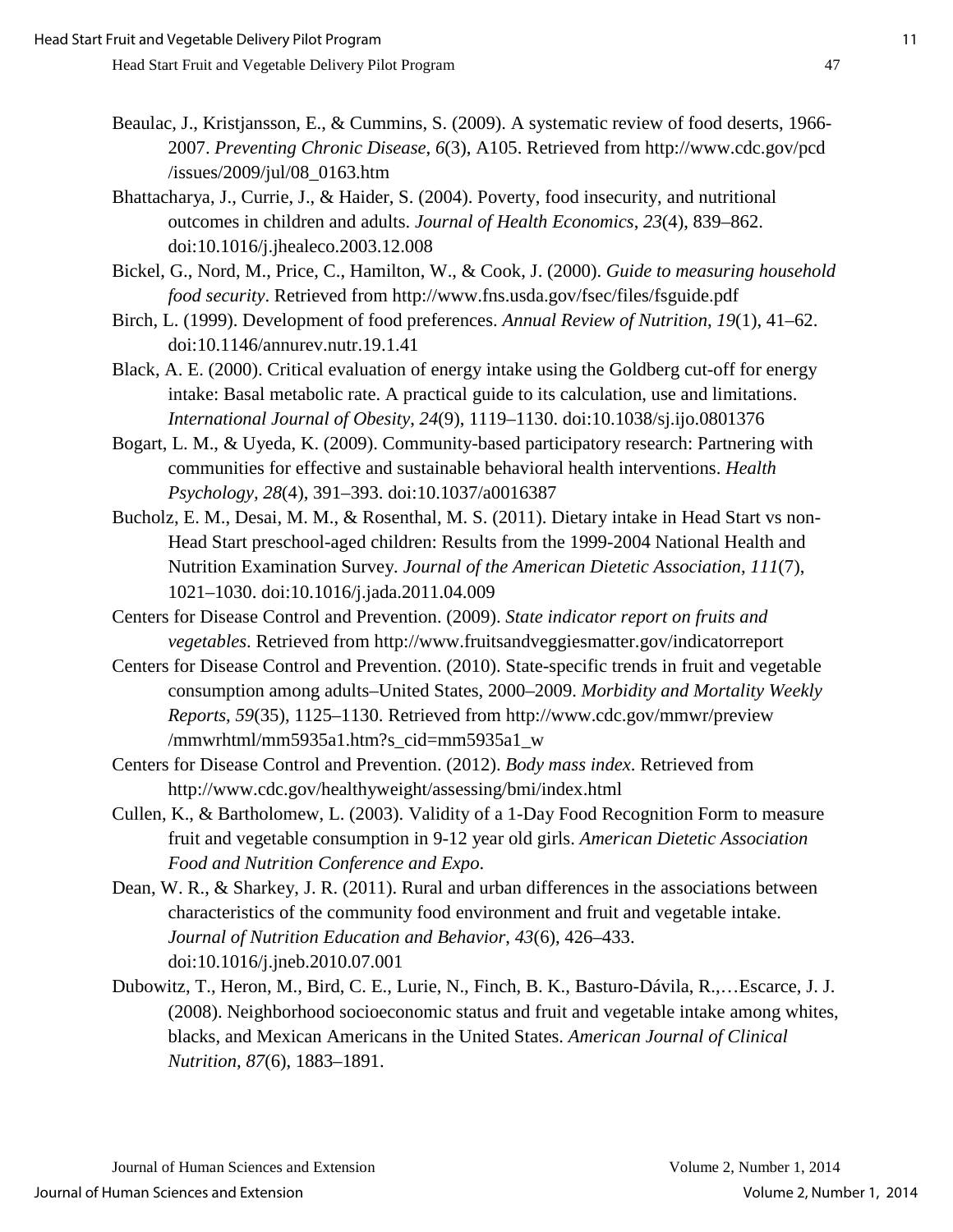- Erinosho, T. O., Moser, R. P., Oh, A. Y., Nebeling, L. C., & Yaroch, A. L. (2012). Awareness of the Fruits and Veggies–More Matters campaign, knowledge of the fruit and vegetable recommendation, and fruit and vegetable intake of adults in the 2007 Food Attitudes and Behaviors (FAB) Survey. *Appetite*, *59*(1), 155–160. doi:10.1016/j.appet.2012.04.010
- Feese, M., Franklin, F., Murdock, M., Harrington, K., Browns-Binns, M., Nicklas, T.,… & Morales, M. (2003). Prevalence of obesity in children in Alabama and Texas participating in social programs. *Journal of the American Medical Association*, *289*(14), 1780–1781. doi:10.1001/jama.289.14.1780-a
- Ford, E. S., & Mokdad, A. H. (2001). Fruit and vegetable consumption and diabetes mellitus incidence among U.S. adults. *Preventive Medicine*, *32*(1), 33–39. doi:10.1006/pmed.2000.0772
- Frongillo Jr, E. A., Rauschenbach, B. S., Olson, C. M., Kendall, A., & Colmenares, A. G. (1997). Questionnaire-based measures are valid for the identification of rural households with hunger and food insecurity. *Journal of Nutrition*, *127*(5), 699–705.
- Glasgow, R. E., Klesges, L. M., Dzewaltowski, D. A., Bull, S. S., & Estabrooks P. E. (2004). The future of health behavior change research: What is needed to improve translation of research into health promotion practice? *Annals of Behavioral Medicine*, *27*(1), 3–12. doi:10.1207/s15324796abm2701\_2
- Glasgow R. E., Vogt T. M., & Boles S. M. (1999). Evaluating the public health impact of health promotion interventions: The RE-AIM framework. *American Journal of Public Health*, *89*(9), 1322–1327. doi:10.2105/AJPH.89.9.1322
- Goldberg, G. R., Black, A. E., Jebb, S. A., Cole, T. J., Murgatroyd, P. R., Coward, W. A., & Prentice, A. M. (1991). Critical evaluation of energy intake data using fundamental principles of energy physiology: Derivation of cut-off limits to identify under-recording. *European Journal of Clinical Nutrition*, *45*(12), 569–581.
- Green, B. L., Lewis, R. K., & Bediako S. M. (2005). Reducing and eliminating health disparities: A targeted approach. *Journal of the National Medical Association*, *97*(1), 25–30.
- Hernandez, B., Uphold, C. R., Graham, M. V., & Singer, L. (1998). Prevalence and correlates of obesity in preschool children. *Journal of Pediatric Nursing*, *13*(2), 68–76. doi:10.1016/S0882-5963(98)80033-X.
- Hoerr, S. L., Horodynski, M. A., Lee, S., & Henry, M. (2006). Predictors of nutritional adequacy in mother–toddler dyads from rural families with limited incomes. *Journal of the American Dietetic Association*, *106*(11), 1766–1773. doi:10.1016/j.jada.2006.08.017
- Hughes, C. C., Gooze, R. A., Finkelstein, D. M., & Whitaker, R. C. (2010). Barriers to obesity prevention in Head Start. *Health Affairs*, *29*(3), 454–462. doi:10.1377/hlthaff.2009.0499
- Hung, H., Joshipura, K. J., Jiang, R., Hu, F. B., Hunter, D., Smith-Warner, S. A.,…Willet, W. C. (2004). Fruit and vegetable intake and risk of major chronic disease. *Journal of the National Cancer Institute*, *96*(21), 1577–1584. doi:10.1093/jnci/djh296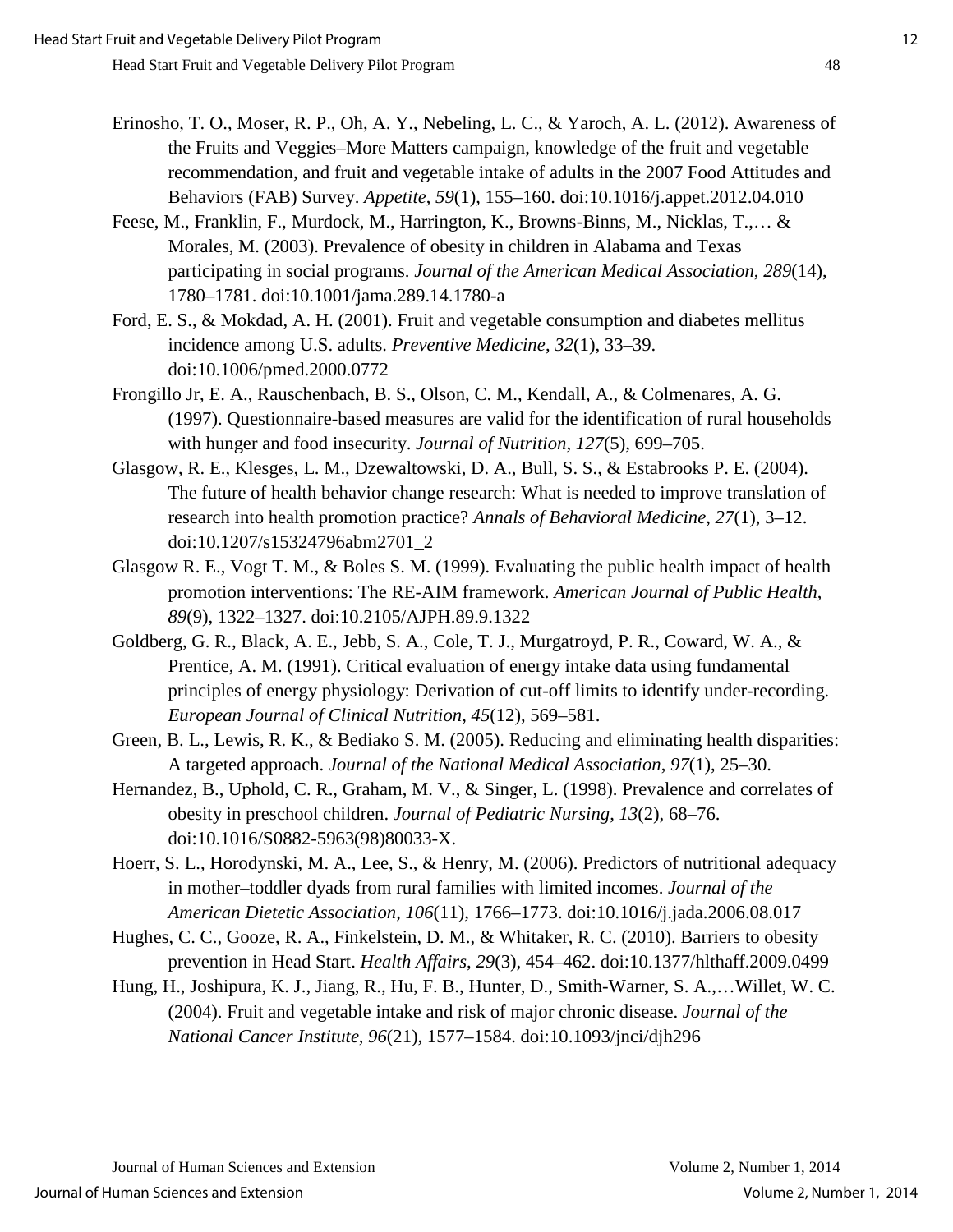- Joshipura, K. J., Ascherio, A., Manson, J. E., Stampfer, M. J., Rimm, E. B., Speizer, F. E.,…Willett, W. C. (1999). Fruit and vegetable intake in relation to risk of ischemic stroke. *Journal of the American Medical Association*, *282*(13), 1233–1239. doi:10.1001/jama.282.13.1233
- Kumanyike, S. K., & Grier, S. (2006). Targeting interventions for ethnic minority and lowincome populations. *The Future of Children*, *16*(1), 187–207. doi:10.1353/foc.2006.0005
- Larson, N. I., Story, M. T., & Nelson, M. C. (2009). Neighborhood environments: Disparities in access to healthy foods in the U.S. *American Journal of Preventive Medicine*, *36*(1), 74– 81.e10. doi:10.1016/j.amepre.2008.09.025
- Lin, B. (2005). Diet quality usually varies by income status. *Amber Waves*, *3*(4), 5.
- National Farm to School Network. (2013). *Farm to school*. Retrieved from http://www.farmtoschool.org
- Pomerleau, J., Lock, K., Knai, C., & McKee, M. (2005). Interventions designed to increase adult fruit and vegetable intake can be effective: A systematic review of the literature. *Journal of Nutrition, 135*(10), 2486–2495.
- Sallis, J. F., Story, M., & Lou, D. (2009). Study designs and analytic strategies for environmental and policy research on obesity, physical activity, and diet: Recommendations from a meeting of experts. *American Journal of Preventive Medicine*, *36*(2), S72–S77. doi:10.1016/j.amepre.2008.10.006
- Stith, S., Pruitt, I., Dees, J., Fronce, M., Green, N., Som, A., & Linkh, D. (2006). Implementing community-based prevention programming: A review of the literature. *Journal of Primary Prevention*, *27*(6), 599–617. doi:10.1007/s10935-006-0062-8
- Stolley, M. R., Fitzgibbon, M. L., Dyer, A., Horn, L. V., KauferChristoffel, K., & Schiffer, L. (2003). Hip-Hop to Health Jr., an obesity prevention program for minority preschool children: Baseline characteristics of participants. *Preventive Medicine*, *36*(3), 320–329. doi:10.1016/S0091-7435(02)00068-3
- Story, M., Kaphingst, K. M., Robinson-O'Brien R., & Glanz, K. (2008). Creating healthy food and eating environments: Policy and environmental approaches. *Annual Review of Public Health*, *29*(1), 253–272. doi:10.1146/annurev.publhealth.29.020907.090926
- Stuff, J. E., Casey, P. H., Szeto, K. L., Gossett, J. M., Robbins, J. M., Simpson, P. M., Connell, C., & Bogle, M. L. (2004). Household food insecurity is associated with adult health status. *Journal of Nutrition*, *134*(9), 2330–2335.
- Tarullo, L., West, J., Aikens, N., & Hulsey, L. (2008). *Beginning Head Start: Children, families and programs in fall 2006. FACES 2006 baseline report*. Retrieved from http://www.acf .hhs.gov/sites/default/files/opre/beginning\_hs.pdf
- Thompson, F. E., & Byers, T. (1994). Dietary assessment resource manual. *Journal of Nutrition*, *124*(11 SUPPL.), 2245S–2317S.
- Twisk, J. (2003). *Applied longitudinal data analysis for epidemiology: A practical guide*. New York, NY: Cambridge University Press.